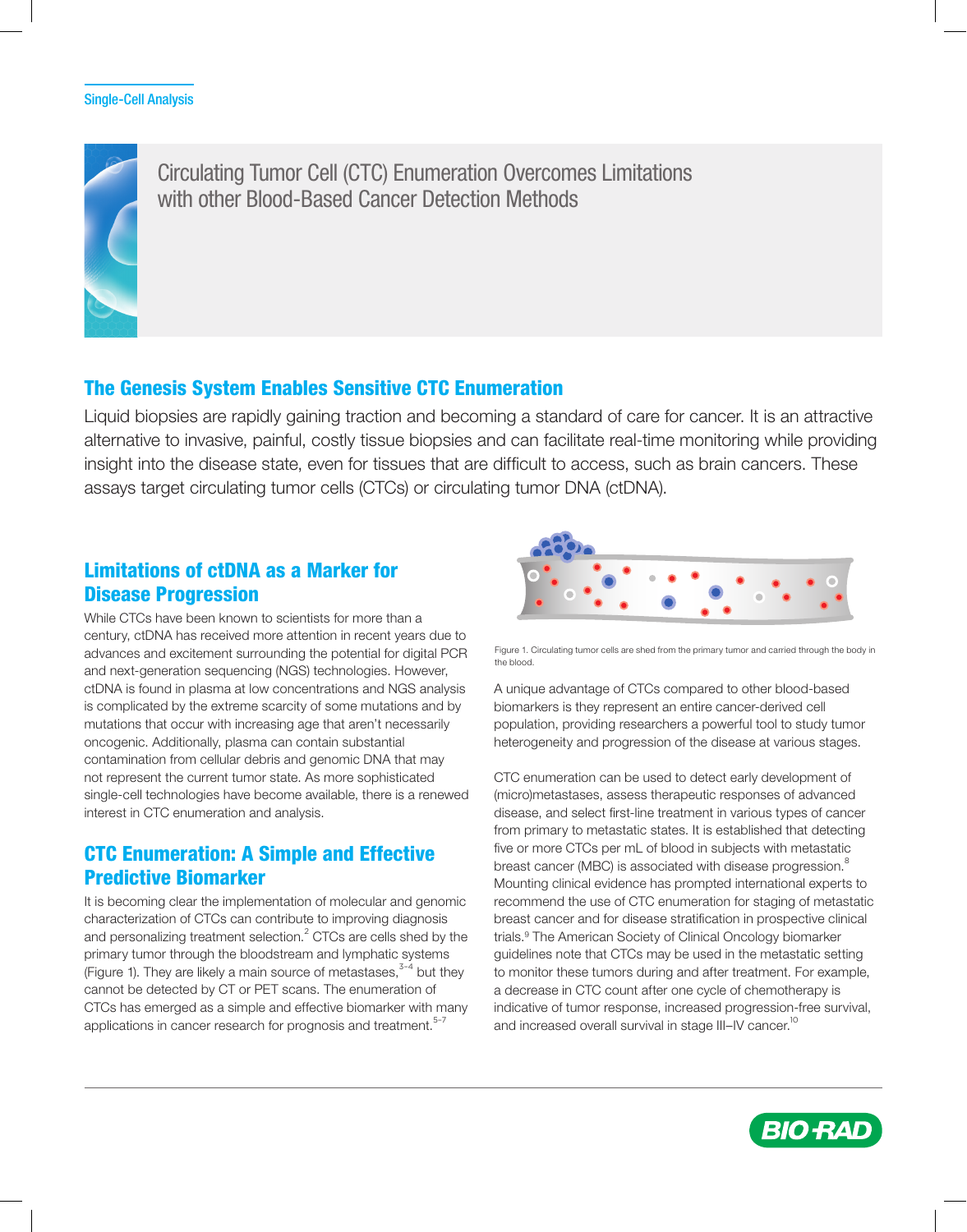# Addressing the Limitations of CTC Detection

Techniques for extracting CTCs need to be highly sensitive. For clinical adoption, analysis of CTCs must overcome a number of challenges, including their low abundance in the blood, contamination with leukocytes, loss of cell viability during purification, and tedious, low-throughput processes. Traditional techniques rely upon density gradient separation and emulsionbased technologies which can lower the capture efficiencies even further. These techniques rely on either tumor- or epithelial-specific immune markers for the detection of the CTCs. Unfortunately, no single perfect marker can identify all CTCs due to the inherent heterogeneity and genetic instability of cancer. The flexibility to use multiple markers or customize the markers for detection of specific CTC types enhances the accuracy and scope of capabilities for CTC enumeration. Some advantages to using the Genesis compared to legacy systems are found in Table 1.

#### Table 1. Advantages of the Genesis System over legacy CTC detection technologies.

| <b>Current CTC Detection Limitations</b>                                | The Genesis System Advantage                                                                                            |
|-------------------------------------------------------------------------|-------------------------------------------------------------------------------------------------------------------------|
| Legacy systems have low capture<br>efficiency                           | High capture efficiency, reliably detects<br>1 in 1,000,000 nucleated cells per mL<br>of blood $\mathrm{^{\mathrm{n}}}$ |
| Emulsion technologies suffer WBC<br>contamination                       | WBCs are easily excluded from analysis<br>by immunostaining with CD45                                                   |
| Harsh processing methods negatively<br>affect cell viability            | Viable cell isolation                                                                                                   |
| Greater sample input required<br>$(7.5-10$ mL)                          | Smaller volumes of sample (4 mL)<br>utilized                                                                            |
| Labor intensive with limited automation                                 | Fully-automated cell capture and<br>staining                                                                            |
| Solely dependent upon EpCAM-staining<br>and only detect epithelial CTCs | Customizable staining to detect<br>epithelial and mesenchymal CTCs for<br>improved specificity                          |
| Designed only for enumeration of CTCs                                   | Automated workflows for CTC<br>enrichment and enumeration                                                               |

## The Genesis System: A Single-Cell Analysis Platform Designed for Clinical Research

Single-cell analysis is critical for unraveling cancer heterogeneity; however, researchers have very limited access to these cells for conducting downstream characterization. With many technologies there is sample loss during the enrichment process, and the remaining contaminating white blood cells (WBCs) interfere with the results, making interpretation difficult. Very few systems have the resolution and precision required to visualize and analyze single cells.

The lack of reproducibility and sensitivity with existing technologies has limited the clinical adoption of CTCs. The Genesis System (Figure 2) was developed to address the shortcomings of singlecell analysis including CTC isolation and enumeration. This system offers a robust solution that can accelerate clinical research and the acceptance of CTCs as a routine biomarker.



Figure 2. The Genesis System.

## Automated CTC Isolation and Analysis **Technology**

The Genesis System supports the Celselect™ Slide which utilizes patented microfluidics paired with 56,400 microchambers (Figure 3) to capture and isolate CTCs or other rare cells based on their size (>8 *µ*m). WBCs captured can be quickly identified by using the WBC-specific marker CD45 and excluded from analysis.



Figure 3. Size-based enrichment of CTCs. A schematic of the microfluidic chambers used to capture CTCs based on their size.

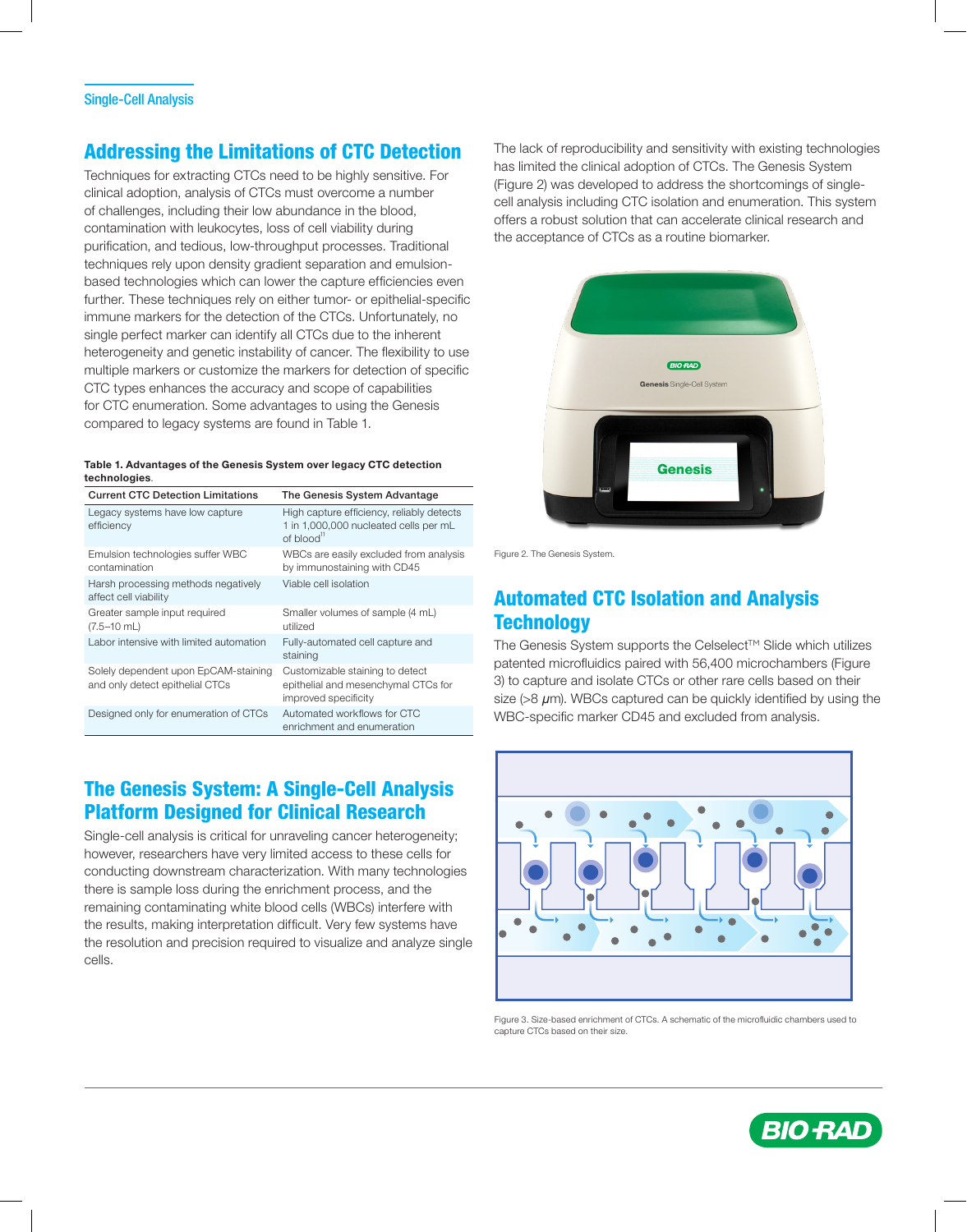

Figure 4. Cell Enumeration Workflow. Blood is directly added to the sample inlet; CTCs are isolated in the Celselect Slide while the smaller RBCs and WBCs pass through to the waste. CTCs are processed and immunostained directly in the slide. Subsequently, CTCs can be visualized and counted on the slides using an automated fluorescent imager. Contamination from larger WBCs can be excluded through image analysis.

The general workflow for CTC enumeration and enrichment is demonstrated in Figure 4. After loading whole blood onto the Genesis, the remainder of the enrichment, purification, and staining procedures are completely automated in the Celselect Slides. If alternative means of analysis are desired, the Genesis provides workflows to elute the collected cells for different workflows. These analysis methods can include immunohistochemistry, digital PCR, flow cytometry, FISH (Figure 5), sequencing (Figure 6), or even development of cell cultures. If the cells are to be counted after staining for CTC enumeration, slides are compatible with many microscopic techniques and protocols have been validated for automatic scanning and analysis using the BioTek Lionheart.



Figure 5. DNA FISH (A) and mRNA FISH (B) analysis of enriched CTCs from metastatic breast cancer patients.



Figure 6. Sanger sequencing of the PCR amplicons from PC3 (A) and LNCaP (B) that were captured using Celselect Slides.

Celselect Slides enable rapid analysis without compromising cellcapture efficiency. They have been validated with several human cancer cell lines: MCF7 (breast), SKBR3 (breast),<sup>12</sup> LnCAP (prostate), PC3 (prostate) and HT29 (colorectal), and capture efficiency was found to be greater than 80%. The Slides captured both epithelial cancer cells, MCF7 and SKBR3, and mesenchymal cells, MDA-MB-231.<sup>13</sup> Cells in clinical samples and spiked-in control samples can be collected from less than 4 mL of blood. Common samples such as peripheral blood, urine, pleural fluid, or cerebral spinal fluid samples can all be processed.

## Validated Rare Cell Analysis and CTC Enumeration

A clinical study conducted at the Sidney Kimmel Cancer Center at Thomas Jefferson University revealed CTC detection in prostate cancer is more sensitive with the Genesis System than with the FDA-cleared CellSearch® System (Silicon Biosystems).<sup>13</sup> Analysis of 18 blood samples from patients with metastatic prostate cancer, showed the Genesis System detected CTCs in 17/18 samples (94%) whereas the CellSearch System detected CTCs in only 11/18 samples (61%). CTC counts were frequently higher using the Genesis system, implying greater sensitivity for CTC detection (Figure 7).



Figure 7. Comparison of CTC counts using Celselect Technology versus CellSearch. Number of CTCs determined using either the Genesis System or CellSearch were normalized to CTC-count per 7.5 mL of blood.

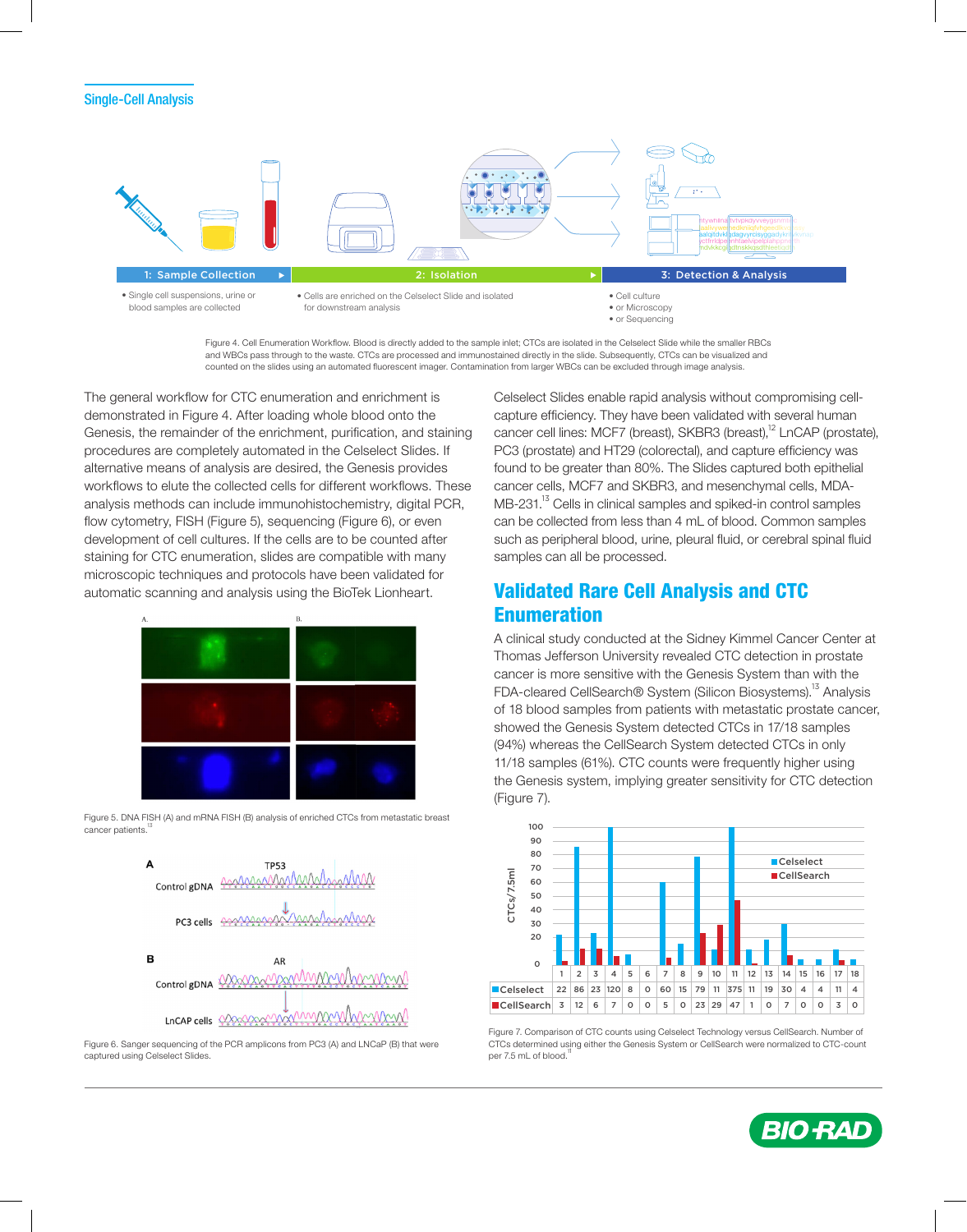The Celselect Technology captured a very low level of leukocytes, and these cells were easily discriminated from CTCs with differential immunostaining using cell type-specific antibodies.

The cells were further analyzed and found to be prostate-specific antigen (PSA)-positive and nucleated, demonstrating they were CTCs from the prostate tumor. Not only was the Genesis System able to capture and detect more CTCs than the CellSearch System, it was able to detect subpopulations of CTCs missed by other technologies, making it a more reliable tool for monitoring.

### CTC and Expression of Cancer and Immune **Markers**

In a collaborative study with IncellDx, Cytek Biosciences, and Qognit, single-cell immune and cancer marker profiling of primary tumor cells was studied to potentially predict the presence or absence of CTCs in the blood. $11$  This screening tool could be used to select patients for ongoing CTC monitoring for disease progression and response to therapy. A comprehensive study on 10 Non-Small Cell Lung Cancer (NSCLC) was performed on patient tissue samples with paired blood.

As part of the study, the lower limits of the reproducible detection (LOD) of the Genesis System was evaluated. As few as 5 PD-L1+ CTCs were reproducibly detected in 4 mL of whole blood. (The PD-1/PD-L1 pathway is a target for NSCLC immunotherapy.) This represents a capture rate as low as 1 in 1,000,000 cells (Figure 7), and suggested a higher capture rate than the 50–60% of cells captured on legacy systems.



Figure 8. CTC enumeration and analysis. A. Spike in analysis for CTC recovery. NCI-441 cells (PD-L1 positive lung cancer cell line) were spiked into normal blood sample. Cell recovery was reproducible down to 1 CTC in a million cells. B. Representative image showing CD45 negative and PD-L1 positive cell.

### CTC Enumeration as a Possible Predictor of Treatment Efficacy

A study conducted at Juntendo University School of Medicine evaluated the use of CTC enumeration to predict Eribulin treatment efficacy in MBC patients.<sup>14</sup> Previous CTC enumeration systems have relied solely on EpCAM staining of CTCs to detect epithelial



Figure 9. Kaplan–Meier curves of PFS relative to CTC-count. The log-rank test was applied for comparisons of the survival distributions of the groups. Total CTCs including eCTCs and mCTCs was the most predictive for PFS.

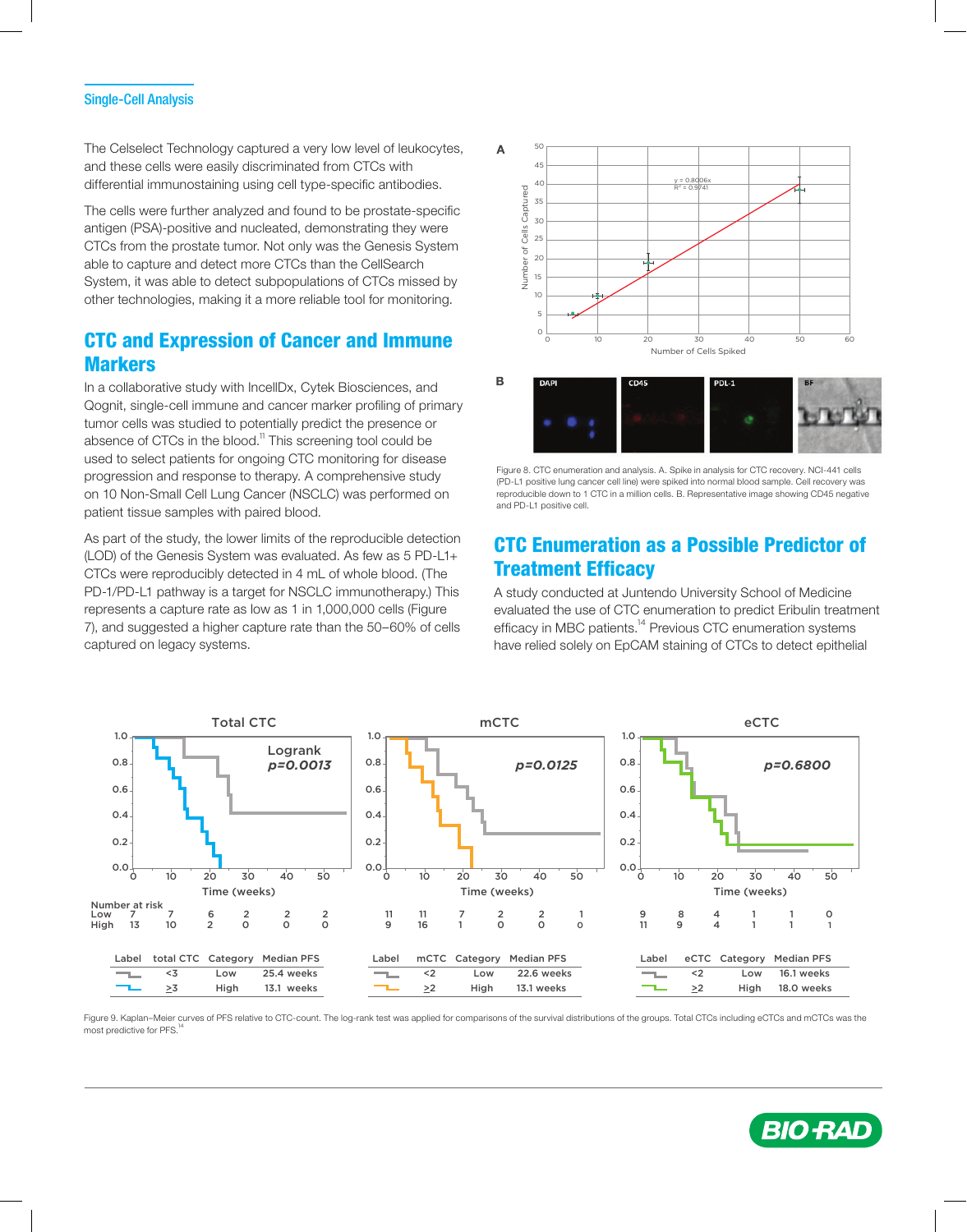CTCs (eCTCs), but not all CTCs are EpCAM positive. A subpopulation of CTCs with decreased levels of epithelial markers escape EpCAM-based detection. Mesenchymal CTCs (mCTCs) are not EpCAM positive. To evaluate how CTCs could be used to predict Eribulin efficacy, three populations of CTCs were analyzed: eCTCs, mCTCs and total CTCs. The ability to customize stains on the Genesis System to detect mCTCs made this study possible.

Blood samples were collected from 22 patients before and during treatment. Progression-free survival (PFS) and CTCs counts were monitored by CTC type. The results demonstrate the total CTCs (including eCTCs and mCTCs) was the most predictive of PFS over eCTCs or mCTCs alone (Figure 9). Since legacy systems rely solely on detection of EpCAM positive CTCs (eCTCs), Eribulin therapy monitoring with these systems would not be as accurate.

This study demonstrated that the Genesis System has the ability to customize which fluorescent stains are used, enabling the detection of multiple various CTC sub-populations and offering a significant improvement upon legacy systems.

### **Summary**

The examples described in the three studies discussed above, demonstrate how the Genesis System overcomes the limitations of current CTC enumeration systems as summarized in Table 1.

The Celselect technology addresses the challenges of CTC isolation and analysis by providing the following benefits:

- Capture of CTCs with high efficiency from whole blood
- Removal of 99 percent of RBCs and WBCs
- Automated workflow
- On-slide immunostaining or retrieval of viable cells for IHC, FISH, or other types of analysis
- High-sensitivity CTC enumeration to understand tumor progression and response to therapy

The Genesis System offers an automated easy-to-use, robust, and precise approach to CTC enumeration and single-cell analysis that has the potential to implement and accelerate clinical adoption of CTCs as a biomarker in cancer diagnostics.